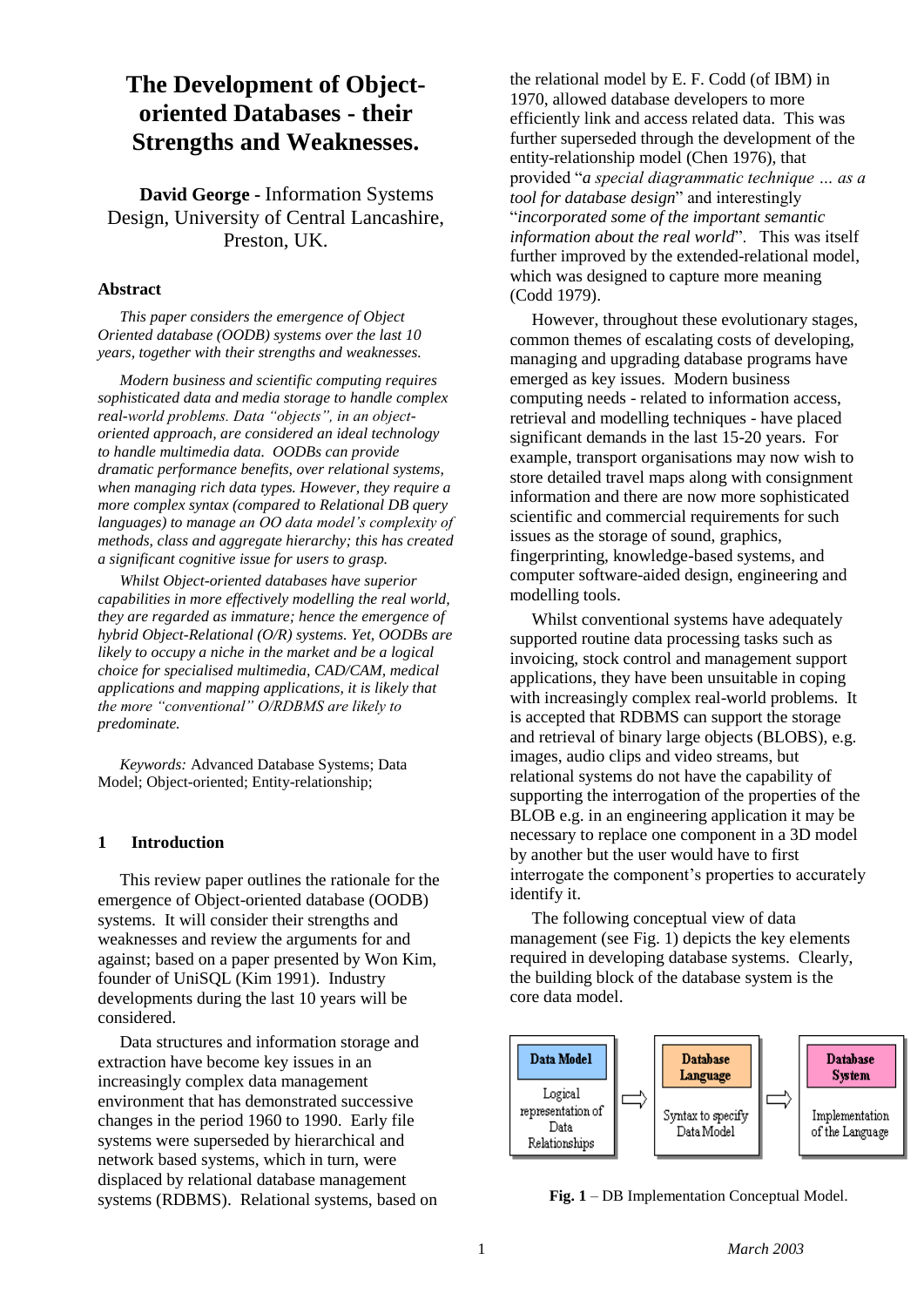#### **2 Emergence of OODB systems**

The complexity and format of "new" data or object types demonstrated the need for data models that could more closely represent the real world. Further, a different approach was required to handle the way in which data entities, attributes and their relationships were stored and referenced i.e. through their representation as data "objects" in an object-oriented (OO) approach.

The OO data model has its roots in Rank Xerox's Palo Alto Research Centre in the 70's (Rob, Coronel 2002), when the growing cost of developing complex programs focused efforts on achieving code reusability (Du, Wu 2001). The view was that an OO data model was a natural way forward in addressing complex data types. This, allied with rapidly expanding processing power, large-scale storage and high-performance compression (Cheng, Yang 2000), provided the platform upon which sophisticated transactions processing could be supported. According to Rob and Coronel, the first example of such a model was that developed by Hammer & McLeod in 1978 and called the "Semantic Data Model"; semantic means capturing "meaning" (Codd 1979).

Thus, it was OODBs offered an ideal technology; being designed to handle the multimedia data highlighted above and which is now so frequently found on the Internet. It was considered that OODB management (OODBM) systems would soon become the primary database technology – "the next revolution" (Bertino, Martino 1993), superseding conventional RDBMS. Indeed, we can now be interacting with OODBM systems when we use pagers, access voicemail or book a flight according to Doug Barry, Executive Director of the ODMG (Barry, Duhl 2001). And yet, in a paper published in the Journal of Object-Oriented Programming, Won Kim said, "*no existing object-oriented database system has delivered on the promises of object-oriented technology*". Was this view justified and how has the evolution of OODBM systems progressed since then?

According to Won Kim, the so-called "richer" data structures of sound, 3D etc. are, on analysis, "complex nested entities … best served by using semantic concepts". Data manipulation tends to be "compute" intensive, e.g. simulation programmes, requiring significant memory allocation, high performance specifications and extended processing cycles; justifications behind why OODBM systems were the "paradigm" (Du, Wu 2001) shift that sought to satisfy scientific needs through exploitation of applications based on object-oriented programming language principles. They offered data models that not only represented

data, relationships and constraints but also allowed "encapsulation" i.e. declaration of attributes/state and behaviours/methods that relate to an object, together with support to "hide" an object's internal attributes & methods (Du, Wu 2001 & Shoval, Shiran1997) – only methods can access instance variables, thus maintaining object integrity. In addition, the OO model introduced the concept of "inheritance" or "reuse" of state and behaviour *i.e.* the ability of an object, within a class of objects, to inherit the data structure and methods of the classes above it i.e. the super class of any object. Consequently, in Fig. 2, the paradigm of OODBM systems emerges:



**Fig. 2** - Emergence of OODBM systems.

Whilst the concepts of encapsulation and inheritance addressed the challenge of reducing design difficulties and provided a means of creating large complex database systems, in the early 90's they faced serious challenges. There were few application development tools available at the time, performance was an issue and the capability of the OODB model to handle complex structures was, in itself, an Achilles heel of "complexity" for the developer. Further, and often typical in new technology innovation, was the lack of industry standards on object semantics/data model (Leavitt 2000 & Shoval, Shiran1997). This restricted industry and client diffusion of OODBM systems, which interestingly reflects the characteristics of the "innovation adoption" curve (Rogers 1995); the industry has yet to see technology "take-off".

### **3 Strengths of OODBMS versus RDBMS**

Despite the above, what are considered to be the key features and advantages of OODBM systems?

OODBM systems can provide dramatic performance improvements when managing rich data types, compared to relational systems (Rob, Coronel 2002 & Barry, Duhl 2001), although this requires platforms that allow efficient caching.

Kim said that one of the strengths of OODBM systems was the ability to rely on the core objectoriented concepts of OO programming. A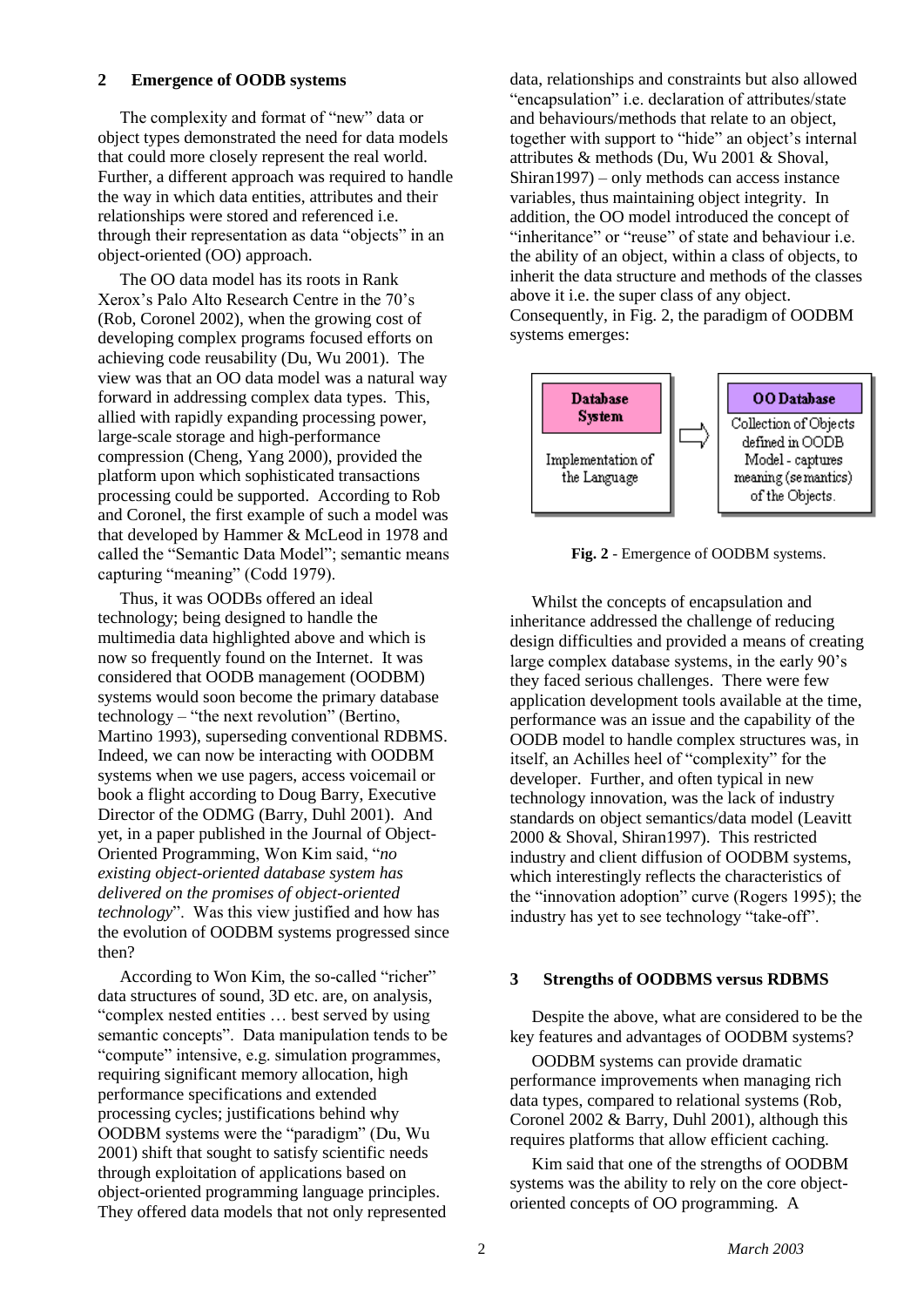conventional relational database record or "tuple" equates to an object in an OODB, having attributes or state. However, it has been seen that objects also have the advantage of not only "encapsulating" state but also methods (Shoval, Shiran1997). Objects that have the same states and methods would form the basis of a class. Furthermore, those objects sharing the same class, e.g. car, bus of the class vehicle, through a class hierarchy (directed acyclic graph), would demonstrate "inheritance" of core states and methods e.g. in simple terms: number plate, gearbox, update and delete. Inheritance is one of the key features of OO design and is claimed to reduce the amount of maintenance and testing (Leavitt 2000 & Harrison 1999).

Equally, objects/classes can have multiple inheritance i.e. they can have more than one immediate parent, although this can lead to issues if similar variables and methods exist in each parent. Additionally, the class may modify or specialise an inherited method by redefining the method at subclass level e.g. method "bonus calculation" for "employee" may be defined as salary(*s*)*\*0.07* but for "manager" it could be salary *s\*0.10* and for "sales" it could be (*s+commission*)*\*0.05*. Thus by calling the same method for different objects the system would generate different responses; this

gives rise to "polymorphism" i.e. a method may be invoked differently by objects of different classes (Rob, Coronel 2002). It is the programming efficiency, through "re-use", that makes OODB systems much more powerful.

The grouping of objects (specialised subclasses) permits a semantic representation in the form of a generalised class (superclass) and vice versa. An examination of relational database structures reveals no similar inheritance or generalisation features. The hierarchy of classes and subclasses provides both an inheritance path, facilitating database design through re-use, and a means by which developers can define and modify classes without the need to explicitly program in changes for associated classes; thus providing significant programming flexibility.

In OODBM systems an object attribute may be any class, be it a primitive data type e.g. integer, and also an object in its own right i.e. it may be a general class and have subclasses (aggregation). Therefore OODB attributes can have a single or, a set of values, whilst the "type" of an attribute is restricted to a finite group of primitive data types in relational database systems.



**Fig 3** – Class hierarchy showing aggregation and semantic OO data model against ER Model.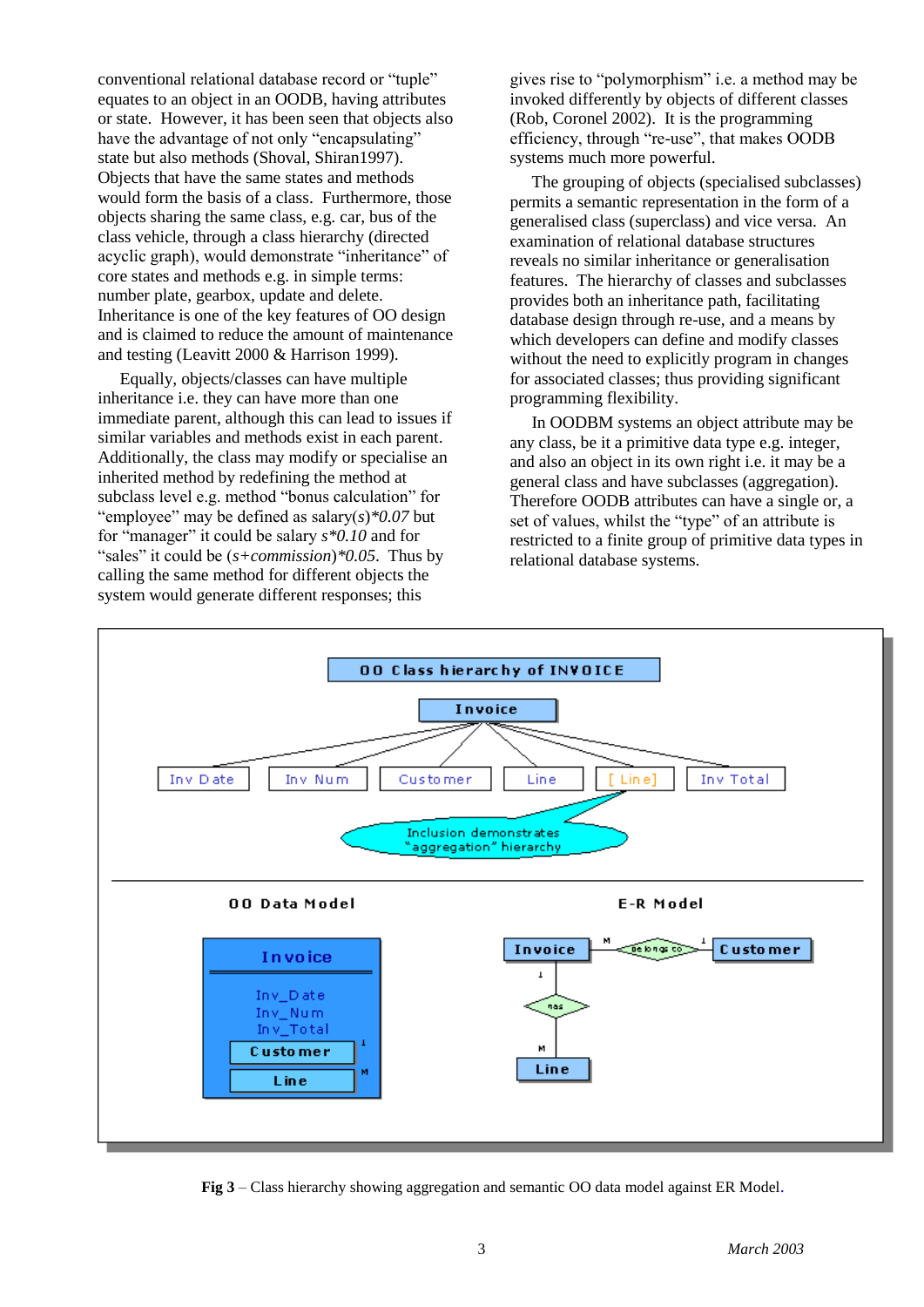From a recursive perspective, the class hierarchy, as a complex nested object, is an instance of an aggregation hierarchy: i.e. what defines the superclass (or what it is) is the aggregation of all the object classes contained therein, each of which would have its own object identifier (OID). Therefore the combination of class and aggregation hierarchies allows developers to represent any data type because aggregation hierarchies can be cyclic. Fig. 3 demonstrates how this is represented in a simple business invoice and also illustrates OO semantic content compared to an entity-relationship schema.

The OO data model represents an object as a single block, containing the object attributes (themselves objects) together with relationships to other objects. In this case, "Invoice" groups all related objects within the same object box and it would be possible to add new data types e.g. telephone number, address etc. The OO data model clearly demonstrates semantic content, "providing a more natural and realistic representation" (Rob, Coronel 2002) of an invoice. This can be compared to the E-R model, which represents it as three entities and two relationships and does not readily convey the concept of an invoice object.

Won Kim identifies that a further advantage of OODB concepts is that OODB "states" and "methods" may be invoked from outside an object – i.e. such a request may be bound to a method contained in a superclass – whereas RDBM systems can only pass requests direct. OODB systems also support a feature called "versioning" i.e. the ability to track the history of changes in the state of an object. This is a powerful tool when used in CAD/CAE environments.

Finally, as in the hierarchical model, the OODM's inheritance serves to protect database integrity (Du, Wu 2001). OODM object autonomy ensures both structural and data independence i.e. the ability to make changes to the database structure without compromising the ability to access data (Rob, Coronel 2002).

## **4 Weaknesses of OODBMS compared to RDBMS**

In the early1990s Won Kim considered that there were a number of issues as a consequence of the relative immaturity of OODB systems. These centred on the data model, database language and on the data model's complexity issues for developers.

At the time, proposals were being put forward for agreement on the data model standard, or highlevel rules, through industry-wide efforts ostensibly via the Object Management Group (now O*Data*MG). The ODMG sought consensus on a reference data model for OODB systems, with little success (Leavitt 2000), and was supported by the similar activities of the ANSI SPARC OOBB Task Group. Proposals were also being put forward for OO extensions for SQL, in particular via UniSQL and Hewlett-Packard's IRIS initiative. Won Kim considered that ultimate progress on data model standards would also be dependant on an OODB vendor gaining significant market penetration or hinge on a major player's entry onto the OODB market such as IBM.

Nevertheless, are there really significant differences between OO and E-R? The OO data model could be argued to be simply an extension of the relational model because of the obvious similarities between a "relation" and a "class" e.g. classes are organised into a hierarchy because of the generalisation/specialisation *relationship*.

A database user relies on the ability to interrogate the system but in the 1990's OODB query language was relatively undeveloped and considered immature (Rahayu, Chang 2001), essentially because little attention had been given to what is termed "external schema" or organisation description; in relational systems this forms the basis of query language. The level of syntax complexity has further compounded this, when compared to RDBM query language, i.e. the OO data model's complexity of methods, class and aggregate hierarchy.

Development of new database systems in the past, particularly relational DB systems, has been characterised by programmers benefiting from improved functionality to assist in programming databases. In addition, the provision of query functions that could be managed by users has released developers from day to day data extraction programming. However, whilst the OO data model offers a richness of data modelling features this, in itself, has created a significant cognitive issue for users to grasp. This complexity demanded the support of friendly application development and design tools, for logical and physical database creation, and data browsers and report writers – tools that were unfortunately not readily available at the outset.

Last but not least, Won Kim highlighted that OODB systems in the early 90's were not fully comparable with relational systems in terms of providing for adequate security, transaction management, concurrency and recovery mechanisms.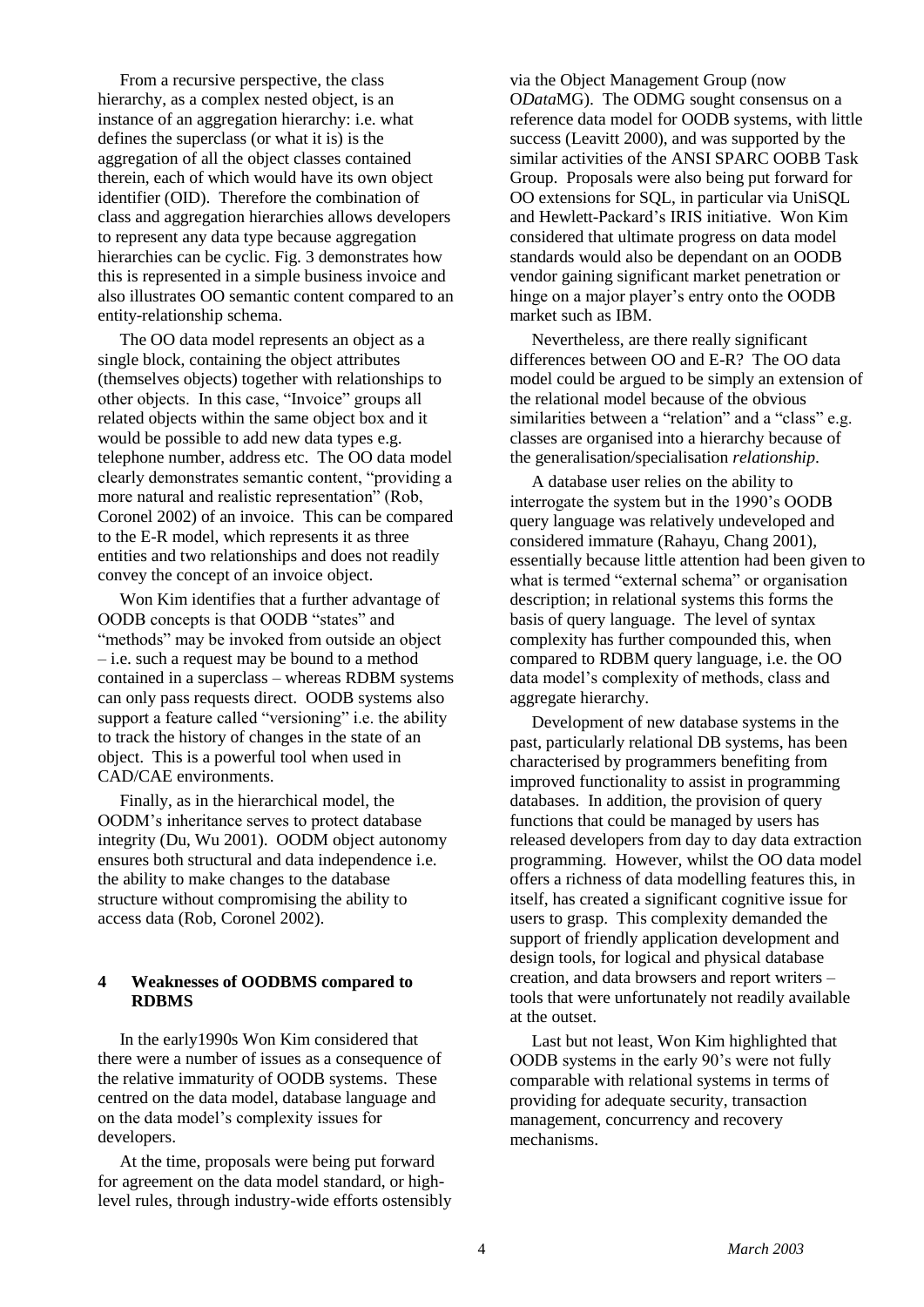### **5 Developments in last 10 years**

So what has changed since Won Kim's paper? The issue of OODM standards has still not been resolved and of particular concern is the lack of a standard data access method. Different vendors support different access methods, resulting in compatibility issues when data is accessed from various sources. The lack of standards has continued to ensure that there is a steep learning curve for developer/users.

Whilst Object-oriented databases have shown their superior capabilities in more effectively modelling the real world, they are still regarded as immature when compared to their conventional counterparts (Rahayu, Chang 2001). This has coincided with the emergence of a hybrid in the form of Object-Relational systems and this has probably been one of the reasons why relationbased systems continue to dominate database implementations, with some 90% of the market.

## *5.1 Object/Relational Database Management Systems (O/RDBMS)*

Object oriented systems can be created with object databases or by using tools that give "transparent" access to objects that are stored in relational databases (Riccardi 2002).

O/RDBMS or Extended-Relational DBMS is effectively, the relational database response to OODBMS (Rob, Coronel 2002). An O/RDBMS contains features of the OO model allied to a simplified relational database structure, thus providing a data model that is similar to the OODM in that it seeks to address the issue of semantic content. In addition, the object/relational approach supports reusable methods to enable table access and has demonstrated that it can be a superior combination than a pure relational methodology; providing improved real-world modelling capability (Rahayu, Chang 2001).

However, not everyone considers O/RDBMS an acceptable long-term solution. In a bulletin presented by the International Data Corporation, (McLure 1997), it was remarked that whilst O/RDBMSs would support some object extensions needed by complex applications, putting those extensions on RDBMSs was akin "to adding stereo radios and global navigation systems to horsedrawn carriages"! Nevertheless, it was accepted that because of the size of RDBMS vendors in the market, the O/RDBMS market would soon exceed the OODBMS market.

## *5.2 Products*

O/RDBMS developments have been mainly targeted at business applications compared to the specialised engineering and scientific applications that are supported by OODBMS. Interestingly, the later versions of Oracle (Oracle 8 onwards*)*  represent object-relational hybrids because they support both relational and object-oriented features.

According to the IDC vendors supplying O/RDBMSs range from Oracle through to UniSQL, Informix and IBM and clearly demonstrate the involvement of the major industry vendors, whilst OO vendors include Computer Associates (with its Jasmine system used by Toyota) and Versant (Versant ODBMS).

# **6 Evaluation**

There can be little doubt that the semantic content realised in the OODM provides a far superior conceptual mapping with real world objects and developers with a sound understanding of OO programming principles should find that objects are a natural way to model and can accommodate a wide variety of types and relationships.

The reuse of software through inheritance is claimed to reduce the amount of software maintenance necessary and produce more understandable and reliable software. However, results from experiments (Harrison 1999) indicated that systems without inheritance were easier to modify than systems containing three or more levels of inheritance. It was also found that a system with no inheritance was easier to understand. And yet, in relational systems is there not hierarchy implicit in attributes within entities? After all "date" represents all possible dates and "number" can be single, double, integer, long integer etc.

OODB versioning clearly offers a powerful modelling feature especially in CAD. The facility to prototype designs, track the history of changes to the state of an object and then reverse undesired results, provides critical and core functionality for such applications.

Complexity and the steep learning curve have been levelled at OODBM systems. However it is considered that this is something of a myth, according to Doug Barry, (Barry, Duhl 2001), because using an OODBMS primarily requires knowledge of object programming languages. Whilst it can be argued there are additional database commands e.g. committing transactions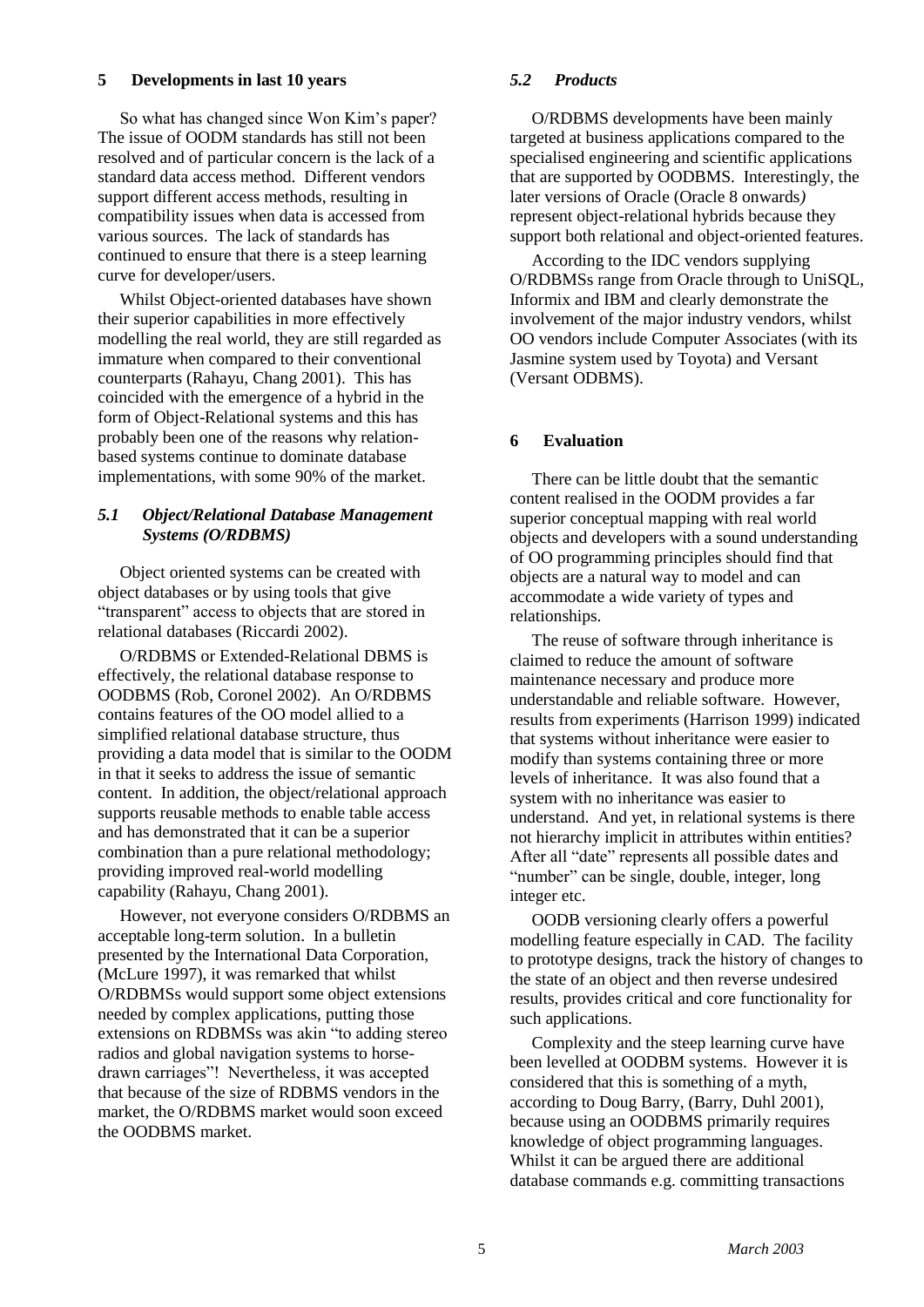and managing databases, the syntax is very similar to Java or C++.

On the question of processing speed, could it be simply that OODBMS are simply focused more on handling more complex data than RDBM systems? Again, according to Barry & Duhl, OODBMS are capable of running significantly faster than an RDBMS – a view supported by Rob & Coronel.

Market Research firm IDC, in their report No. 22542, "Enterprise Database Management Systems Market Forecast and Analysis, 2000-2004" identified global 1999 sales revenue of \$11.1 billion for relational and object-relational databases, but only \$211 million for OO databases. It expected these totals to increase to \$15.6 billion and \$265 million, respectively in 2001/2. Clearly a lack of progress in securing market penetration could hinder the adoption of OODB as a preferred technology and the problem may be more critical according to "Industry Trends" who quoted Michael Stonebraker of Informix: "OODBMS occupy a small niche market that has no broad appeal. The technology is in semi-rigor mortis, and ORDBMS will corner the market within five years" (Leavitt 2000).

Finally, an experimental measure of "design quality" (Shoval, Shiran 1997) - where quality was measured in terms of correctness of conceptual schemas, the time taken to complete the design task and designers preferences – concluded that the ER data model surpassed the OO model in all aspects.

# **7 Conclusions**

Whilst OODBMS are likely continue to occupy a niche in the market and remain a logical choice for such areas as specialised multimedia, CAD/CAM, medical applications and mapping applications, there can be little doubt that the more "conventional" O/RDBMS are likely to predominate. Indeed, Date (Date & Darwen 1998) believes "that a relational system that supported domains properly would be able to deal with all of those "problem" kinds of data that … OO systems can handle and relational systems cannot". He further says, "a true "object/relational" system is nothing more than a true *relational* system i.e. a system that supports the Relational Model".

OODBM systems represent just one strategy in addressing the challenge of storing complex data structures. They will have a part to play, along with the more conventional RDBMS solution and the hybrid O/RDBMS.

Finally, despite the creation of the object database standard ODMG 2.0, ODMG needs more vendors on board to make the standard an important factor in the industry and yet ironically, the lack of success in the development of ODMG standards across the OODB segment is unlikely to encourage more vendors into the market.